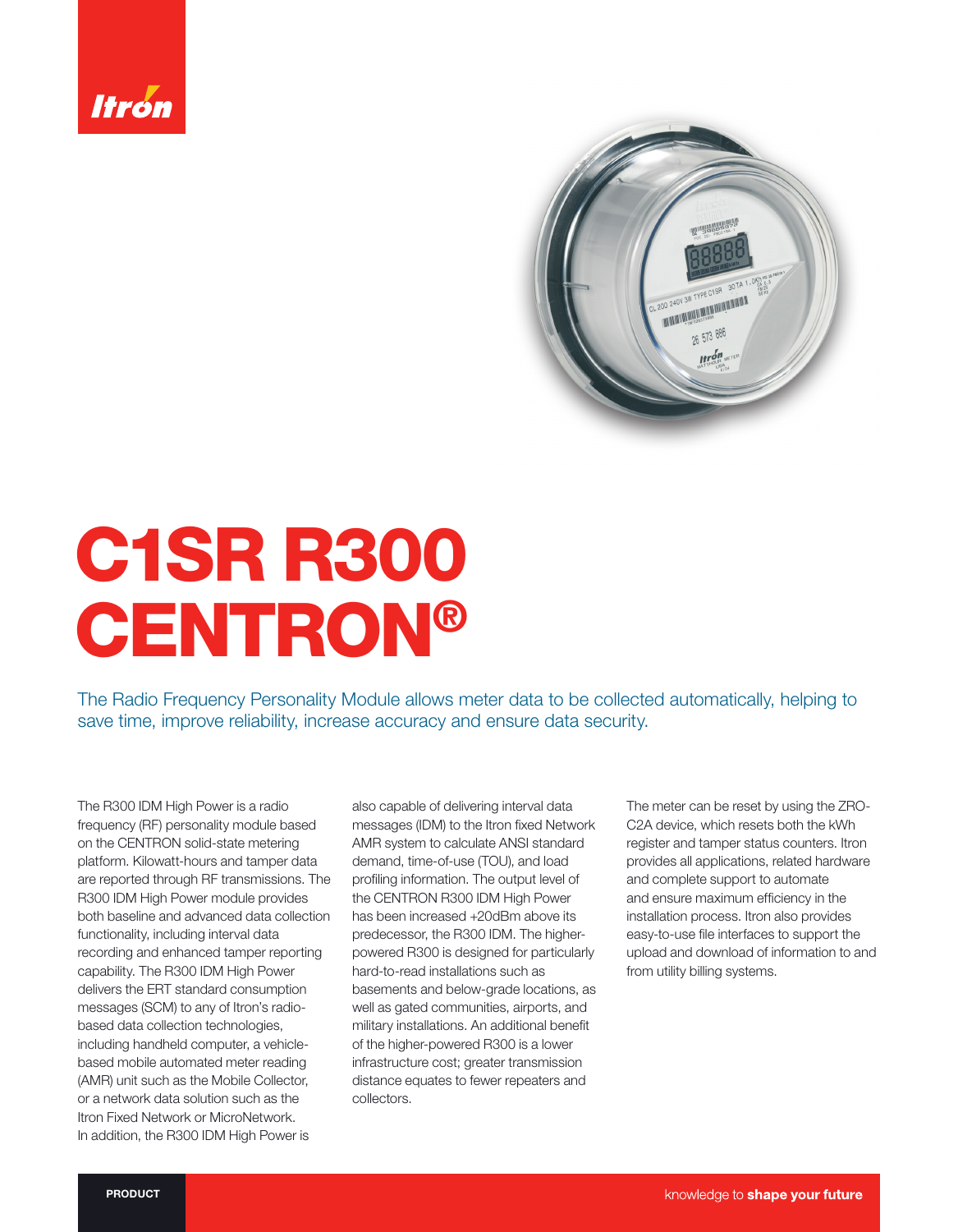### Energy RF Transmission

- » Each RF transmission contains the unit ID number, unit type, energy usage, and tamper status, as well as the cyclic redundancy check (CRC) to ensure message integrity
- » Transmit frequency: spread spectrum 910-920 Mhz
- » Compatible with all Itron 900 Mhz handheld, mobile and fixed network data collection solutions, including Itron's premier AMR data collection suite
- » Offers up to +20dBm of output power

#### Tamper Detection

The Itron patented method of tamper decection identifies:

- » Power removal tamper (SCM/IDM)
- » Meter inversion tamper (SCM/IDM)
- » Reverse disk rotation (IDM)
- » Power outage count (IDM)

»

#### Technical Data

Meets applicable standards:

- » ANSI C12.1 2001
- » ANSI C12.10 2004
- » ANSI C12.20 (Class 0.5) 2002
- » ANSI C62.45 1992
- » IEC 61000-4-4
- » IEC 61000-4-2
- » FCC Part 15, Subclass C

#### Reference Information

Meets applicable standards:

- » CENTRON Technical Reference Guide
- » CENTRON C1S Specification Sheet
- » CENTRON C1SC Specification Sheet
- » CENTRON C12.19 C1SD, T, L Specification Sheet
- » Hardware Specification Form
- » ZRO-C2A Handheld Resetter Operating Instructions

#### Product Availability

| <b>Meter</b><br><b>Version</b> | <b>Class</b> | <b>Volts</b> | <b>Wire</b>    | <b>Form</b> | <b>Digits/Mult</b> | <b>Energy Setting</b> | <b>Catalog Number</b> |
|--------------------------------|--------------|--------------|----------------|-------------|--------------------|-----------------------|-----------------------|
| C <sub>1</sub> SR              | 100          | 120          | $\overline{2}$ | 1S          | 5x1                | Undetented            | G980678               |
| C <sub>1</sub> SR              | 200          | 240          | 3              | 2S          | 5x1                | Undetented            | G980680               |
| C <sub>1</sub> SR              | 320          | 240          | 3              | 2S          | 5x1                | Undetented            | G980682               |
| C <sub>1</sub> SR              | 20           | 120          | $\overline{2}$ | <b>3S</b>   | 5x1                | Undetented            | G980684               |
| C <sub>1</sub> SR              | 20           | 240          | $\overline{2}$ | 3S          | 5x1                | Undetented            | G980686               |
| C <sub>1</sub> SR              | 20           | 240          | 3              | 4S          | 5x1                | Undetented            | G980688               |
| CN1SR                          | 200          | 120          | 3              | <b>12S</b>  | 5x1                | Undetented            | G980690               |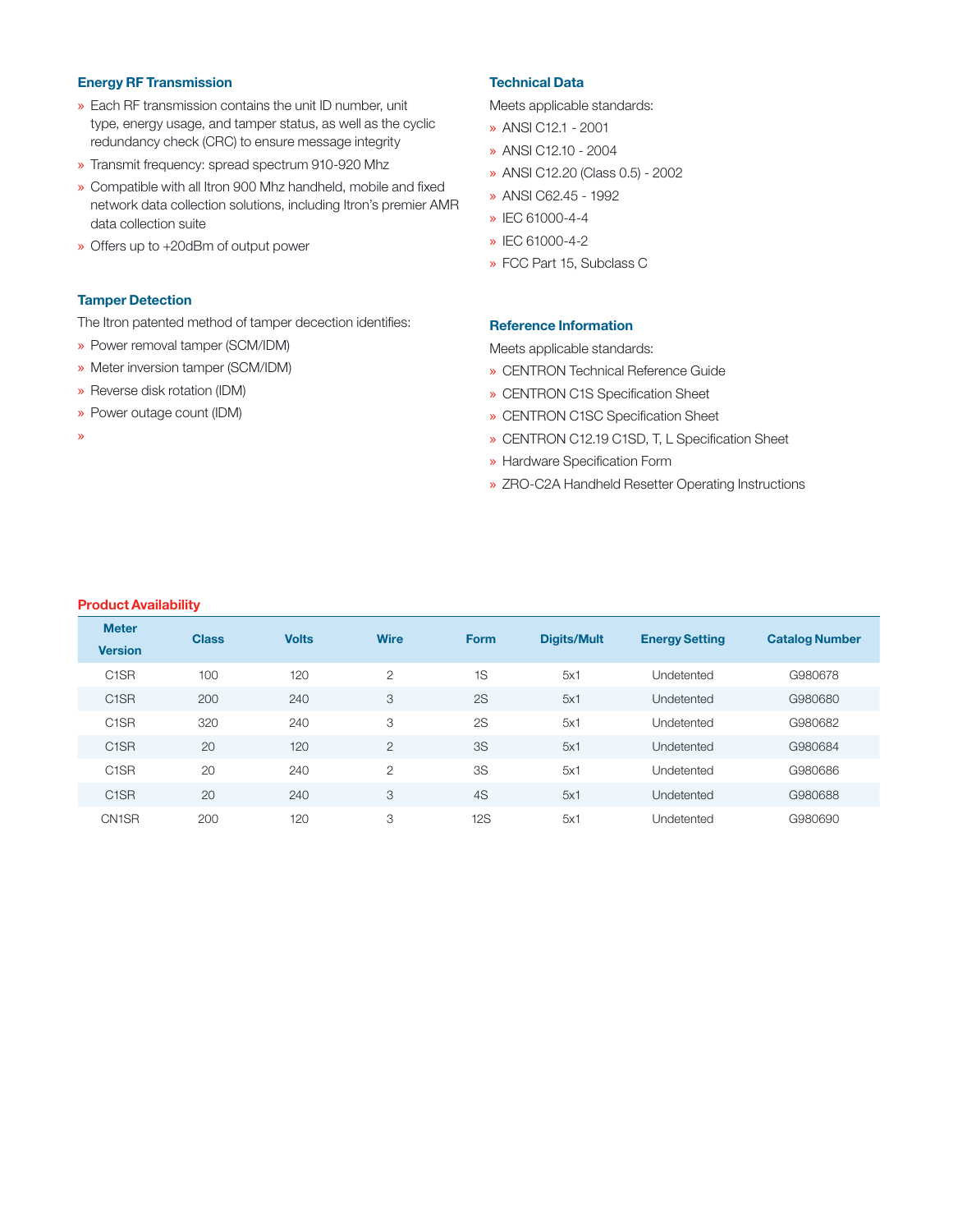# **Dimensions**

|                 | <b>Polycarbonate</b> |                  |       |                   |                   |         |
|-----------------|----------------------|------------------|-------|-------------------|-------------------|---------|
| Α               | B                    | C                | D     | Е                 | F                 | G       |
| 6.29"           | 6.95"                | 2.7"             | 3.16" | 4.53"             | 6.29"             | 6.95    |
| $16 \text{ cm}$ | 17.7 cm              | $6.9 \text{ cm}$ | 8 cm  | $11.5 \text{ cm}$ | $16 \text{ cm}$   | 17.7 cm |
| <b>Glass</b>    |                      |                  |       |                   |                   |         |
| Α               | В                    | C                | D     | E                 | F                 | G       |
| 6.42"           | 6.95"                | 3.03"            | 3.55" | 4.9"              | 6.42"             | 6.95"   |
| 16.3<br>cm      | 17.7 cm              | 7.7 cm           | 9 cm  | $12.5 \text{ cm}$ | $16.3 \text{ cm}$ | 17.7 cm |



# Shipping Weights

| <b>Polycarbonate</b> |                      |            |  |  |  |
|----------------------|----------------------|------------|--|--|--|
| 4 meter cartons      | Approx. 8.9 lbs.     | 4.04 kg    |  |  |  |
| 120 meter pallets    | Approx. 260-265 lbs. | 117.936 kg |  |  |  |
| Glass                |                      |            |  |  |  |
| 4 meter cartons      | Approx. 13.96 lbs.   | 6.35 kg    |  |  |  |
| 120 meter pallets    | Approx. 335 lbs.     | 151.956 kg |  |  |  |



# **Specifications**

| <b>Power Requirements</b>                 | Voltage rating: 120 V, 240 V<br>Frequency: 60 Hz                                | Operating voltage: ±20%<br>Operating range: ±3Hz        |            |
|-------------------------------------------|---------------------------------------------------------------------------------|---------------------------------------------------------|------------|
| <b>Transmitter Frequency</b>              | 910-920 MHz frequency hopping                                                   |                                                         |            |
| <b>Operating Environment</b>              | Temperature: $-40^\circ$ to $+85^\circ$ C<br>Humidity: 0% to 95% non-condensing |                                                         |            |
| Transient/Surge<br>Suppression            | ANSI C37.90.1 - 1989<br>IEC 61000-4-4<br>ANSI C62.45-1992                       |                                                         |            |
| Accuracy                                  | ANSI C12.20 0.5 accuracy class                                                  |                                                         |            |
| General LCD Display                       | Five-digit liquid crystal display<br>Data digit height: 0.4"                    | Annunciator height: 0.088"<br>Electronic load indicator |            |
| Characteristic Data                       | Starting watts: 5 watts                                                         |                                                         |            |
| <b>Temperature Rise</b><br>Specifications | Meets ANSI C12.1 section 4.7, 2.9                                               |                                                         |            |
| <b>Burden Data</b>                        | <b>Voltage Circuit:</b><br>Voltage: 240                                         | Watts: 1.823                                            | VA:7.294   |
|                                           | Current coil-self contained:<br>Service: 3-wire                                 | Test Current (amps): 30                                 | VA: < 0.50 |